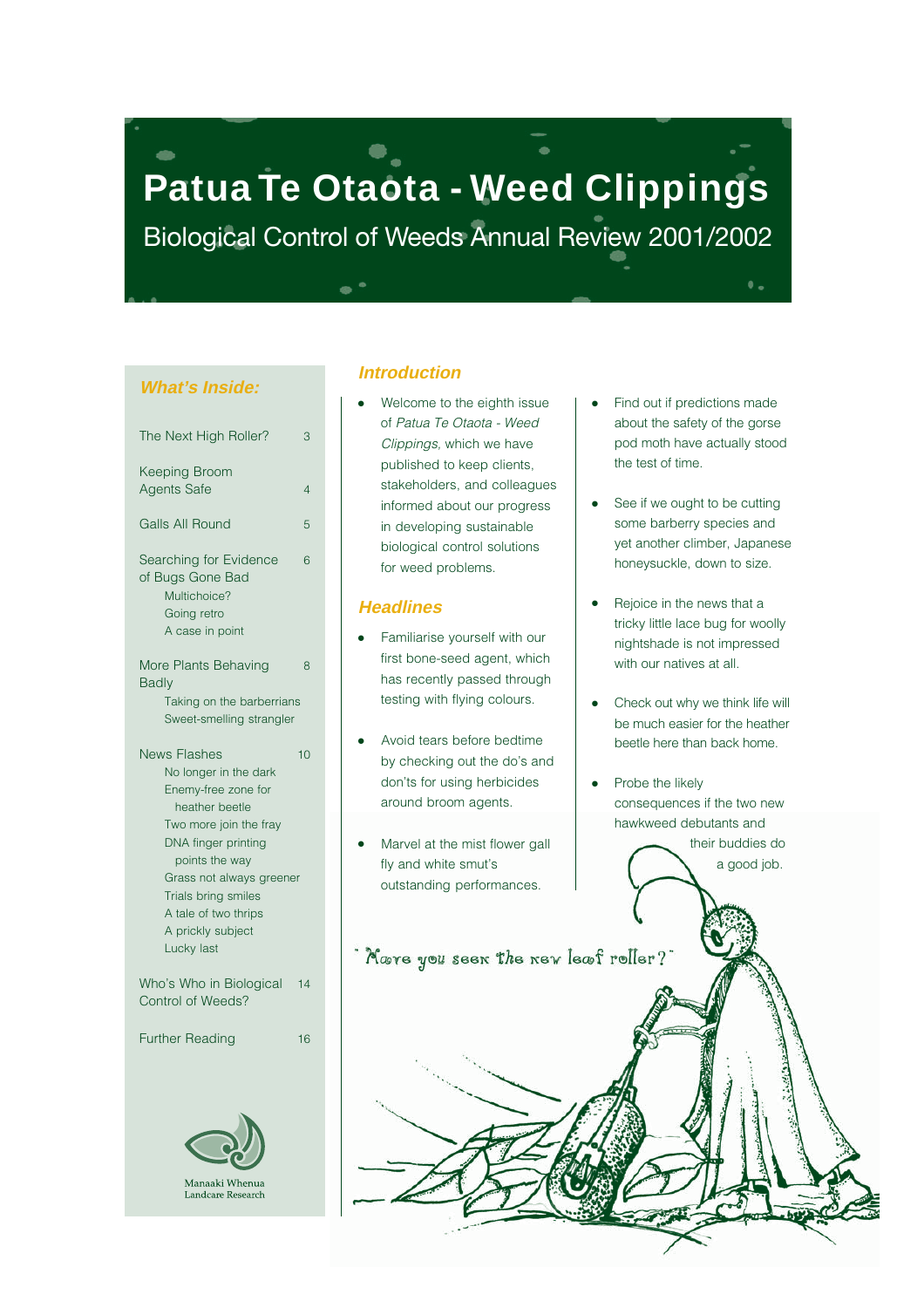- Learn about how colleagues in Australia are helping us to make the most of one of their exports, blackberry rust.
- Read about steady progress in the search for agents to cut down two of our most undesirable grasses, and field trials to test the potential

of a couple of mycoherbicides for gorse and broom.

- Uncover the reasons why we think two thrips are better than one for gorse control.
- Take a look at the agents that are likely to be our next

weapons against Californian thistle.

● Peruse our summary of who's who in biological control of weeds and the most important vital statistics you need to have at your fingertips.



Biological control workshops continue to be popular - Lynley Hayes puts another group through their paces.



Landcare Research celebrated its 10th anniversary on 1 July 2002.

#### Control Agents Released in 2001/02

| <b>Species</b>                  |                                   | Releases made |
|---------------------------------|-----------------------------------|---------------|
| Broom psyllid                   | (Arytainilla spartiophila)        |               |
| Broom seed beetle               | (Bruchidius villosus)             | 20            |
| Californian thistle gall fly    | (Urophora cardui)                 |               |
| Gorse colonial hard shoot moth  | (Pempelia genistella)             | 6             |
| Gorse thrips, Portuguese strain | <i>(Sericothrips staphylinus)</i> | 9             |
| Heather beetle                  | (Lochmaea suturalis)              | $3^*$         |
| Hieracium gall wasp             | (Aulacidea subterminalis)         | 13            |
| Hieracium gall midge            | (Macrolabis pilosellae)           | 2             |
| Hieracium hover fly             | (Cheilosia urbana)                |               |
| Mist flower gall fly            | (Procecidochares alani)           | 5             |
| Old man's beard sawfly          | (Monophadnus spinolae)            |               |
| Total                           |                                   | 62            |

\* some redistribution was also undertaken at Tongariro

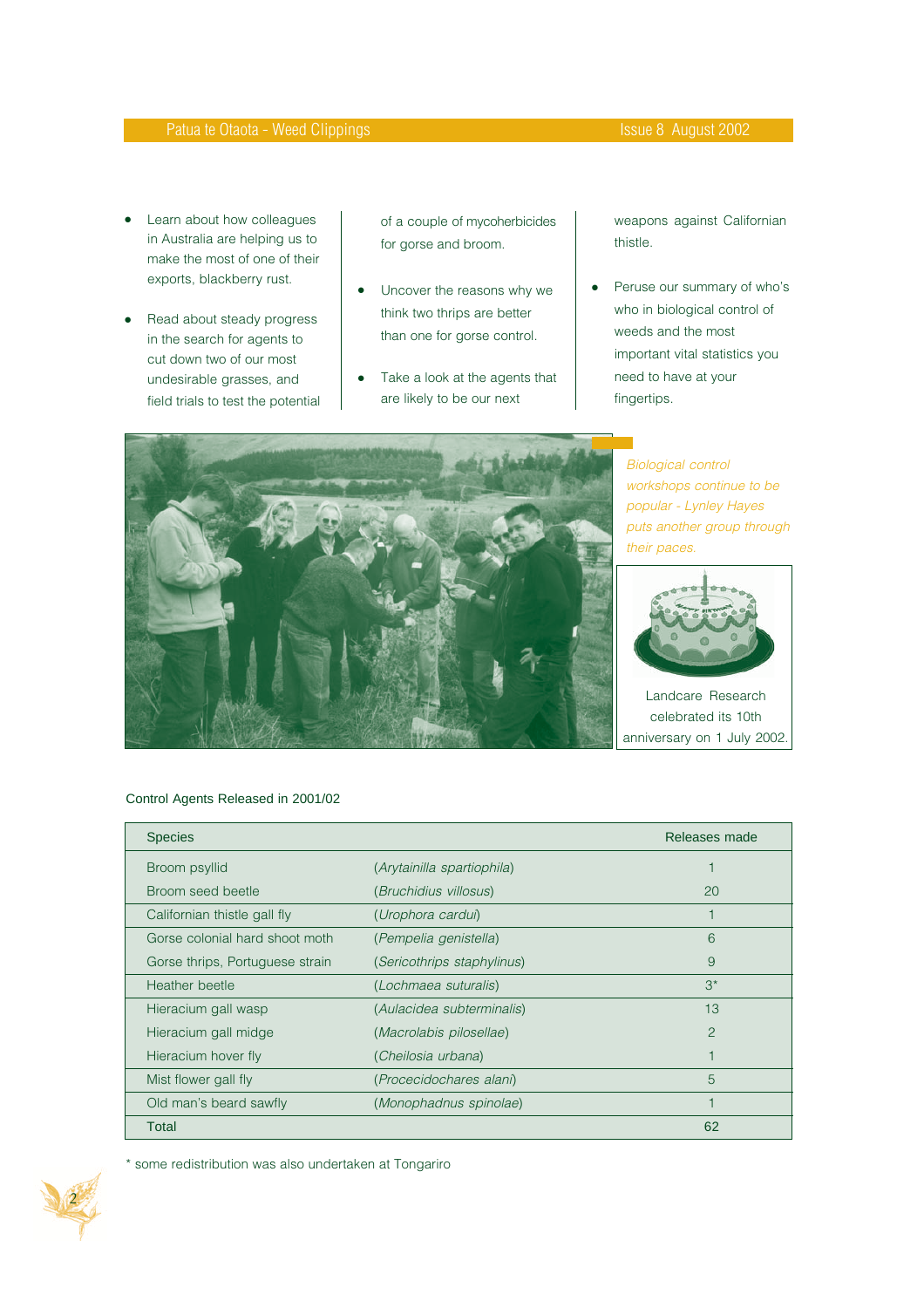## **The Next High Roller?**

This year we broke some new ground, making our first foray into agents for bone-seed (Chrysanthemoides monilifera ssp. monilifera). Bone-seed is attacked by a wide range of native and exotic species here, but the damage is not usually severe and so some specialist biological control agents were deemed necessary. Chris Winks travelled to South Africa to test the bone-seed leaf roller ('Tortix' sp.). He was based at CSIRO's Biological Control Unit at the University of Cape Town and ably assisted there by Petra Muller. "We chose this moth because, despite being heavily parasitised in its homeland (up to 80%), it can still cause considerable damage to bone-seed," explained Chris. It is believed that damaging outbreaks occur when the moth manages to give its enemies the slip from time to time. The larval stage does the damage by webbing together the tips of branches to make a shelter and then munching on the leaf material inside. Large caterpillars can also web older leaves further down the stems so whole plants can be defoliated and killed.

Ninety-six plant species belonging to 31 families were tested under the Australian programme. "During indoor cage tests the moths gave researchers a few sleepless nights when they attacked lots of



leaf roller in South Africa (inset the culprit).

non-target hosts, which was quite contrary to the high level of specificity seen in the field in South Africa," revealed Chris. This meant that extensive morerealistic outdoor tests became the order of the day. These tests suggested that the leaf roller is restricted to the genus Chrysanthemoides, with limited attack possible on another member of the same tribe, Calendula, if grown cheek to jowl. We do not have any native Calenduleae in New Zealand, but the two most commonly grown ornamental members of this tribe (Calendula officinalis and Osteospermum fruticosum) have been tested along with representatives from other tribes within the Asteraceae family. "We are happy to report that the leaf rollers only attacked the bone-seed plants and ignored all the others," exclaimed Chris enthusiastically. He has recommended that an

application should now be submitted to the Environmental Risk Management Authority requesting permission to released the leaf roller here. We hope to start work on this application soon and would like to thank Environment Canterbury for offering to be the applicant.

The leaf roller has already been tested and cleared for release in Australia. The first field releases were made in April 2000 but establishment is proving difficult thanks to aggressive predators, such as ants, that are common on bone-seed over there. "We are hoping that the leaf roller will find the natives here a little friendlier," said Chris.

This project was funded by Auckland, Northland, Taranaki, and Wellington Regional Councils; Environments Bay of Plenty, Canterbury, and Waikato; horizons.mw; and Tasman District Council.

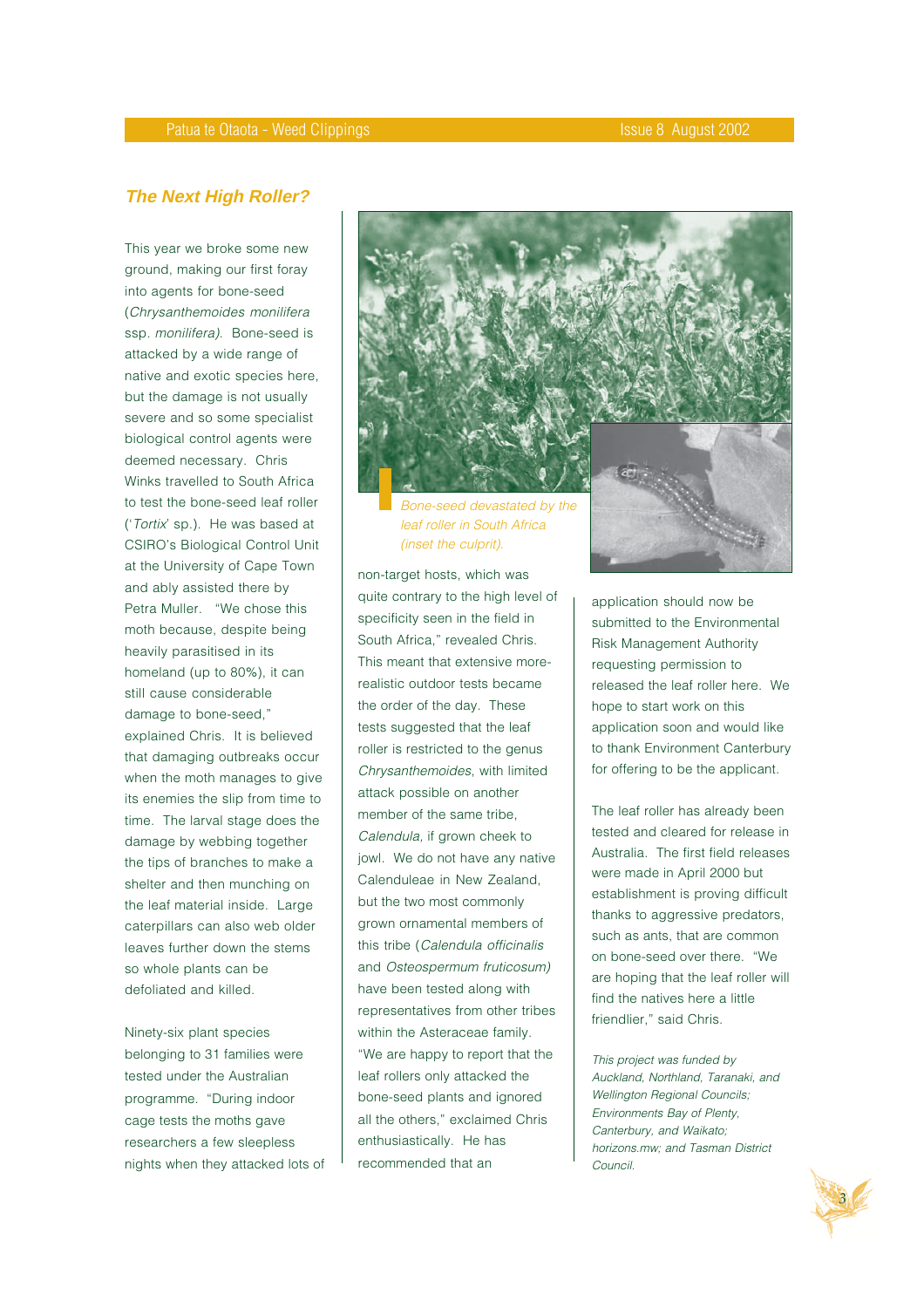# **Keeping Broom Agents Safe**

This year we completed some studies on the impact of herbicides on broom (Cytisus scoparius) biological control agents. We tested the products (or equivalents) that are most commonly used by farmers and contractors in one of the worst broom-infested parts of the country, North Canterbury. These were Renovate® (triclopyr), Tordon Brushkiller® (triclopyr and picloram), and Roundup® (glyphosate), plus the surfactants Pulse® (polydimethylsiloxane) and Boost® (dimethicone copolyol)\*. There tends to be considerable variation in the recommended (and actual) application rates for herbicides so, as well as testing knapsack ဴၜ and spray gun field rates, we also tested the strongest possible concentrations the broom control agents might ever come into contact **WEBD SPRAN** with.

Most herbicides are thought to have low direct toxicity to insects because their active ingredients have been specifically selected to act on systems only found in plants. "However, we have found that the herbicides and surfactants commonly used for broom control can harm biological control agents," revealed Lindsay Smith. The three broom agents varied quite a lot in their susceptibility to the herbicides and this is likely to be related to their differing morphology as well as the variety of formulations tested. Our main findings were:

● Adult broom psyllids (Arytainilla spartiophila) were extremely sensitive, which isn't surprising given their delicate bodies and membranous wings. They suffered high mortality at the recommended field rates of all substances tested. Tordon Brushkiller® was the least damaging herbicide tested but is still likely to kill about half of your psyllid population. If possible, it would be best not to expose psyllids to any herbicides at all.

Adult broom twig miner moths (Leucoptera spartifoliella) were moderately sensitive, as their scaled wings appear to provide some protection. The moths were not seriously affected by field rates of Roundup® or Tordon Brushkiller®, but the other

products should be avoided. If herbicides are to be used then it would be best to apply them when the twig miners are pupating, as the cocoons

appear to offer extra protection and subsequent adult emergence does not seem to be affected.

Adult broom seed beetles (Bruchidius villosus), with their tough exoskeletons, were the hardiest of the lot. Field rates of Roundup® and Renovate® did not harm the adult beetles.

● The surfactants proved more toxic than any of the herbicides and should be avoided at all costs. Surfactants act by reducing the surface tension of herbicides and dissolving plants' waxy protective cuticles. They may act in a similar way on insects, making them more prone to dehydration and chilling, and may also interfere with the insect's ability to breathe.

● Timing of spraying can be crucial. Avoid spraying at times when juvenile life stages are present (except for twig miner cocoons) because they are less mobile and, even if they can survive a dose of herbicide, will perish if their food source dies. The safest time of the year to spray and not harm twig miners would be October-November. However, this conflicts slightly with broom seed beetles as you should not spray when broom seed beetle eggs and larvae are developing (October-February).

\* We tested the above products because they are commonly used in North Canterbury and not because Landcare Research endorses them in any way.

This project was funded by the Foundation for Science, Research and Technology.

P

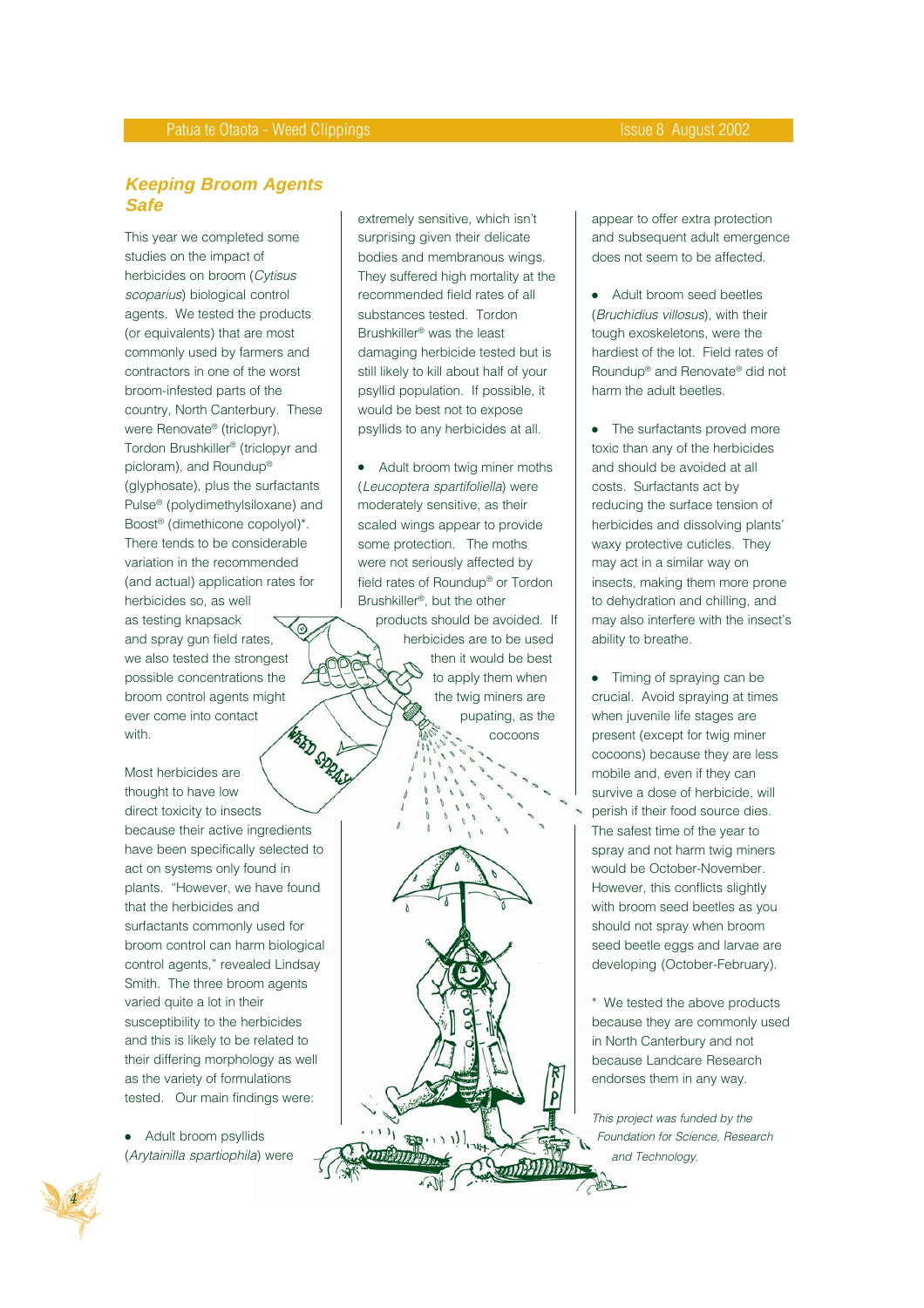# **Galls All Round**

The mist flower (Ageratina riparia) project continues to excite and enthrall. Like its predecessor (the white smut fungus, Entyloma ageratinae) the mist flower gall fly (Procecidochares alani) is living up to expectations. "Although it's only just over a year since the first flies were released, nearly half of the 31 release sites have been checked and galls were found at two-thirds of them," explained Chris Winks. At the Mt Eden site, in central Auckland, huge numbers of galls were present. More than three-quarters of stems sampled were galled, which works out at 72.5 galls/m<sup>2</sup> – an astonishing result given that only 180 flies were released here last autumn. This level of attack suggests that the gall fly could already be having a considerable impact on mist flower .

The white smut fungus has had a head start on the gall fly, and has spread rapidly (more than 100 km in 3 years) to attack the weed now virtually throughout its range. It's also beginning to make a difference. "There has been a reduction in mist flower cover at all nine of the original release sites – the average reduction is 55%," revealed Jane Fröhlich (see graph). Trials set up in the Waitakere Ranges, near Auckland, showed that this aggressive weed was still actively expanding its range, until the fungus kicked in in 1999 (see table). The reduction achieved here between 1999 and 2001 is huge, estimated to be around 74%.



A big fat juicy gall (with fly exit hole) photographed at Mt Eden.



| Estimated percentage cover of       | Oct-Nov 1998         | Oct-Nov 1999        | Oct-Nov 2001        |
|-------------------------------------|----------------------|---------------------|---------------------|
| mist flower within 5 m of tracks in |                      |                     |                     |
| Waitakere Ranges parkland           | $24,100 \text{ m}^2$ | $32920 \text{ m}^2$ | $8,450 \text{ m}^2$ |

So what does this reduction in the percentage cover of mist flower achieved so far mean in real terms for the Waitakere Ranges at least? The heartwarming news is that follow-up studies are showing that native plants, rather than other weeds, are beginning to bounce back. The fungus hits hardest in early spring and the plants do their best to replace lost foliage throughout summer and autumn.

Now that the gall fly is out and about we can expect to see them hone in on this regrowth and for the plants to suffer greater losses. We expect to see mist flower become only a shadow of its former self in years to come.

The assessment work reported here was funded by the Auckland Regional Council and Environment Waikato.

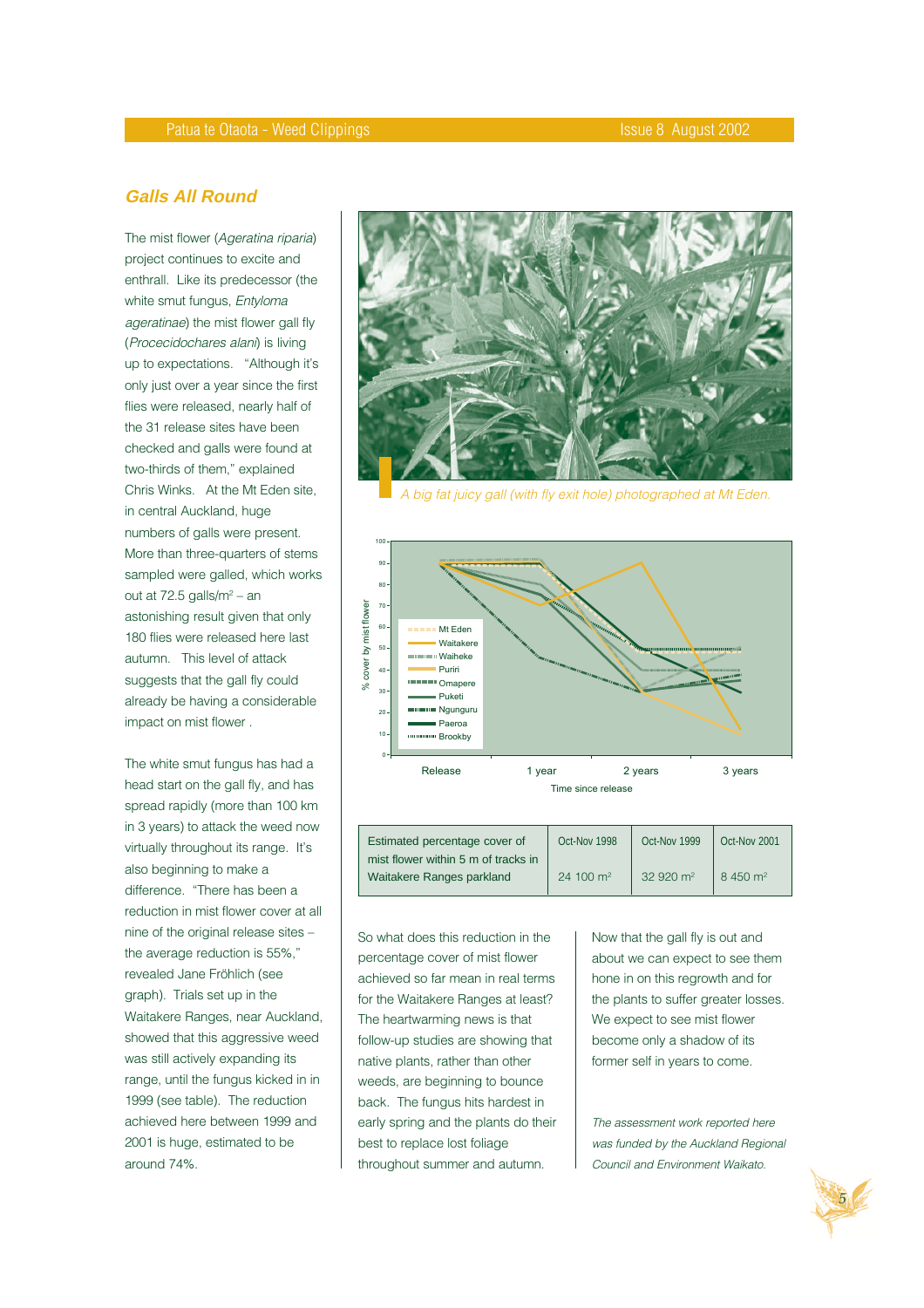# **Searching for Evidence of Bugs Gone Bad**

#### **Multichoice?**

Before any biological control agent is released in New Zealand it undergoes rigorous host specificity testing (using internationally accepted procedures) to ensure that, to the best of our knowledge, it is safe to release. These days insect behaviour is taken carefully into consideration, which helps us to make better predictions about the risk of non-target attack. For example, moths often react badly to being caged and after crashing into the walls a few times become desperate enough to lay their eggs anywhere. On the other hand, beetles cope far better with being caged (they tend to crawl around) and are more discriminating.

A more complex issue is whether to test insects by giving them nochoice (starvation tests) or a choice of plants (including their normal food). The problem with starvation tests is that insects will sometimes attack plants that they would normally never touch in the field. The likelihood of false positive results increases the longer tests are run and the insects become increasingly desperate. Also, if you have a limited supply of insects (which often happens when testing is done in quarantine) then reusing them can compound the problem. "In the past, both no-choice and choice tests have been used, and this remains our preferred option," explained Simon Fowler.

Starvation tests are useful in that they help to identify a worst-case scenario, i.e. what might briefly happen if the normal host is not available for some reason. "It can also gives us clues about where to look if we want to check that agents are continuing to behave themselves, said Simon.



Toni Withers beside a light trap at the top of Tomahawk Gully.

#### **Going retro**

Given the recent controversy over nodding thistle receptacle weevil (Rhinocyllus conicus) attacking native thistles in the USA, we are now carefully following up on agents released here. We have been sifting through historical documents and double-checking exactly what testing was done in earlier times. Many agents were tested when the methods used were less rigorous and more focused on crop and ornamental plants than native species. "However, I was pleased to find that even though cinnabar moth (Tyria jacobaeae) and gorse seed weevil (Exapion ulicis) were tested more than 70 years ago, some critical native plants (Senecio and Carmichaelia respectively) were included,"

revealed Simon. Since the 1980s it has become routine to test a range of native plants, including any close relatives; so a good grasp of plant classification is required.

#### **A case in point**

We have always claimed that releasing biological control agents is a low risk activity\* and we are now carefully checking that this claim still holds true. Toni Withers (an expert in host specificity testing with Forest Research) has helped us to scrutinise gorse pod moth (Cydia succedana) testing that took place prior to its release in 1992. "The original testing indicated that the potential range of the larvae might be wider than just gorse (Ulex europaeus)," said

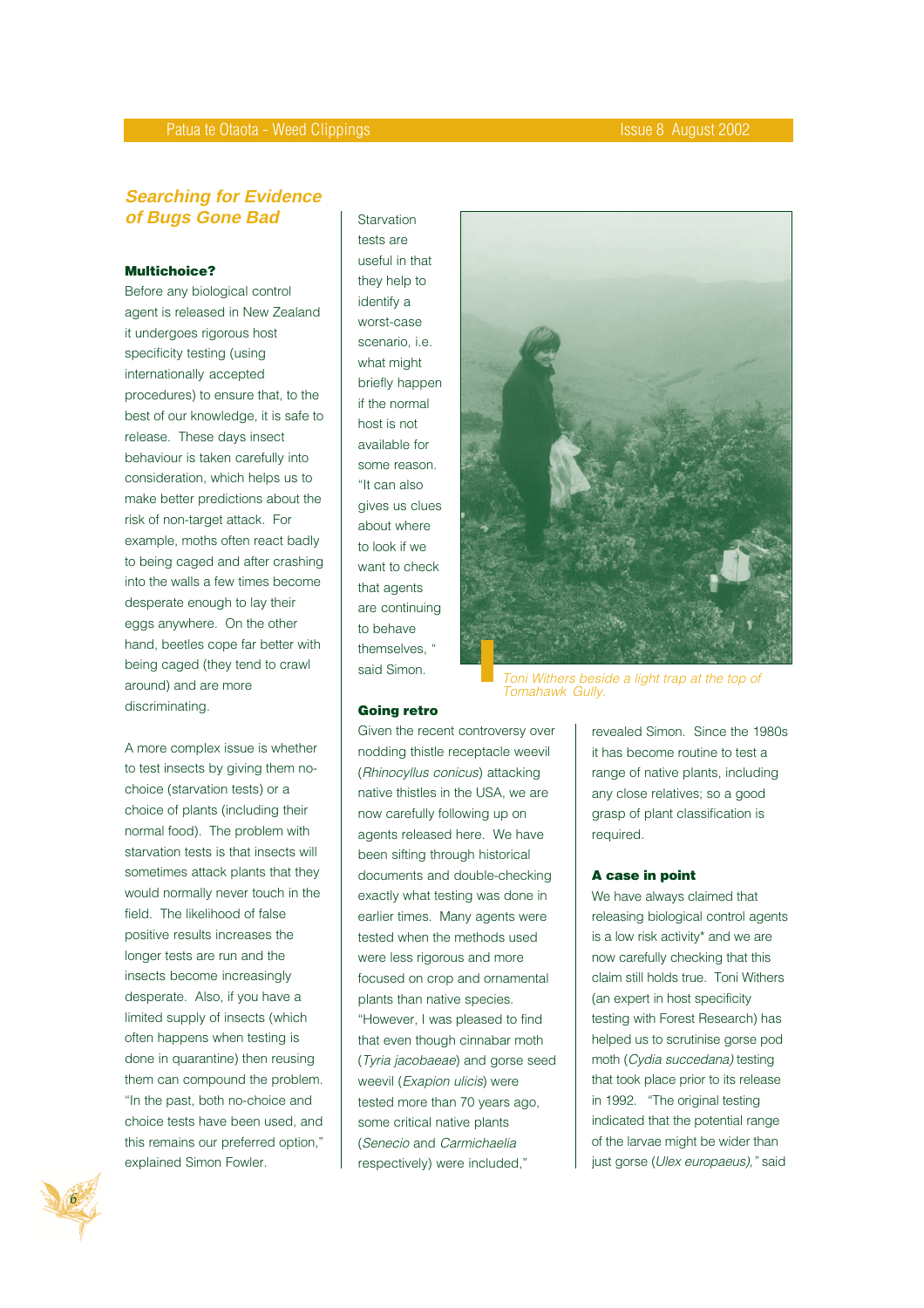Toni. In laboratory tests the larvae were able to feed on a range of other leguminous pods including kōwhai (*Sophora* spp.), lentils (Lens culinaris), kakabeak (Clianthus puniceus), and peas (Pisum sativum). However, as female moths refused to lay on any of these plants, the risks were deemed to be low. "It is quite common for larval stages to chew on a variety of plants during laboratory tests, and not actually attack them in the field," explained Toni. "Especially when their preferred food is abundant (like gorse)."

As we have reported earlier, we have been following up on the finding 3 years ago of large numbers of gorse pod moths in Tomahawk Gully, near Twizel, by Graham White (Lincoln University). We have pulled out all the stops on this one because this area has lots of prostrate kōwhai (*Sophora prostrata*) and no gorse. A team led by Simon has been investigating. "We sampled flowers and small pods

from about 40% of the kowhai plants," explained Simon. "We had to be certain that if any nontarget attack was occurring, we were going to find it!" Pheromone trapping showed that plenty of adult pod moths were present in the gully but fortunately no attack on kōwhai flowers or pods was found. This was a relief, considering that when Toni took some moths back to her laboratory in Rotorua, she was able to force the larvae to attack the kōwhai pods during starvation tests. This confirmed what we knew all along, that the potential for attack was certainly there, but also our argument about safety due to the moths being unwilling to lay on other plants has also been borne out. So where were the pod moths coming from? The source is now thought to be a small gorse infestation 4 km away. The moths are good fliers and strong winds may sometimes channel them up into the gully.

We have also recently checked out peas too. Richard Hill



(Richard Hill & Associates) was responsible for bringing in the gorse pod moth to New Zealand, and he has checked pea crops surrounded by gorse hedges in Canterbury. He found that about 30% of gorse pods in these hedges were being attacked so there was no shortage of moths present in the area. He also podded hundreds of peas and was able to breathe a sigh of relief when he found not a single gorse pod moth! Thank goodness for that too.

To complete our search we now need to look for signs of non-target impacts (or evidence that none is occurring) on kakabeak, other species of kowhai, and perhaps even on other exotic plants such as lentils and broom (Cytisus scoparius). "This research will help us to get to the stage where we can be 100% confident that our predictions really will come true when we release any new agents," said Toni.

This research was funded by the Foundation for Science, Research and Technology.

\*Only one of the agents we have released here has so far caught us by surprise. We did not predict that the broom seed beetle (Bruchidius villosus) would attack a close relative, tree lucerne (Chamaecytisus palmensis), and Melanie Haines is undertaking a PhD study to figure out how this happened and what we can learn from it. Fortunately it's not a serious glitch since tree lucerne is an exotic plant (with weedy tendencies), and there will still be plenty of undamaged seeds if people wish to persist with growing it.

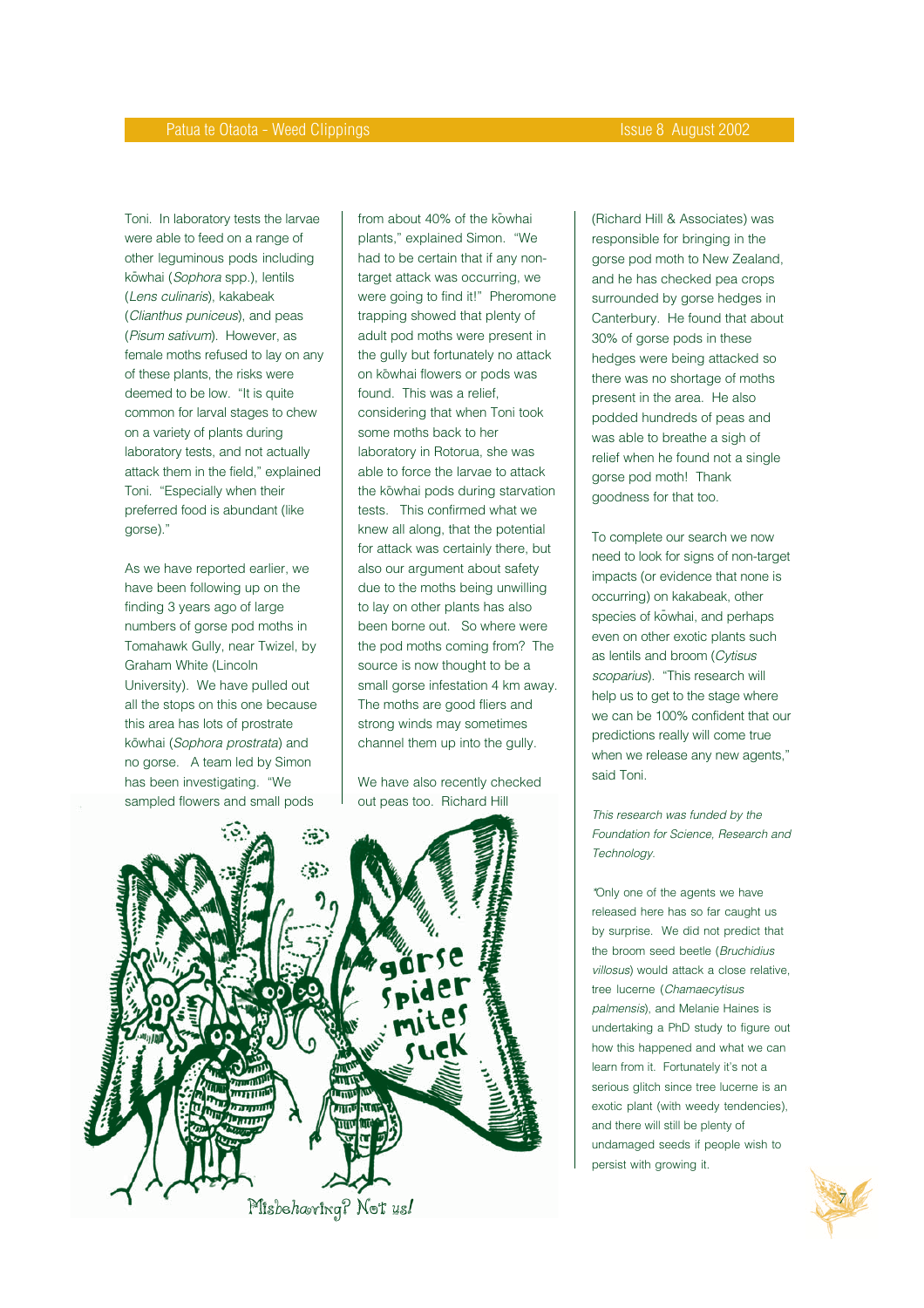# **More Plants Behaving Badly**

#### **Taking on the barberrians**

Three species of barberry (Berberis spp.) from three different continents are starting to raise eyebrows, so we have looked into the possibility of developing a biological control programme against them. Darwin's barberry (B. darwinii) is widely distributed throughout the country, being especially bad in the Wellington, Otago and Southland regions. Barberry (B. glaucocarpa) is common throughout lowland areas here, especially where rainfall is high, and European barberry (B. vulgaris) occurs mainly in inland areas of Canterbury and Otago. The latter appears to be less invasive than the other two, which can take over lightly grazed pasture, open scrub and bush, and even mature forests. Both Darwin's barberry and barberry produce bountiful crops of berries that attract possums and birds, which disperse the seeds.

Because of their ability to form impenetrable prickly thickets, barberry species have been a popular choice for hedging, as well as being widely grown in gardens for their good looks alone. A number of Berberis species and cultivars are still commonly sold here, but we should be cautious of these too. "Japanese barberry (B. thunbergii), for example, has become a significant weed in the United States and there is a good chance it could do the same here," warns Peter McGregor. Overseas, Berberis species have been used extensively for medical purposes (mainly treating infections and liver and heart problems) for more than 3000 years in Indian and Chinese medicine. Recent studies have confirmed the value of these traditional medicines.

As luck would have it we don't have any indigenous plants here that are closely related to Berberis, or any economically

#### **Some well known barberry pests**

Aphid (Liosomaphis berberidis) - causes deformation and premature leaf fall of Japanese barberry in Poland. Recorded here from barberry

**Barberry rust** (Aecidium berberidis) - has caused serious damage to European barberry in Iran

**Fly** (*Lasioptera* sp.) – damages fruit of *B. chitryia* in India

Fruit fly (Rhagoletis meigenii) - attacks European barberry in Belgium

**Fungus** (Lanzia parasitica) – causes severe leaf drop in European barberry

**Leaf spot fungus** (*Pseudocercospora berberis-vulgare*) – infects European barberry

**Mites** (Eriophyes caliberberis, Aceria sp.) – attack Japanese barberry in Poland

**Rust** (Puccinia spp.) - several species infect Berberis spp. but some may require alternate hosts, e.g. grasses and cereals; not well studied

**Sawfly** (Arge berberidis) – a pest of Japanese barberry in the Netherlands



or culturally important species. We just need to sort out what species of Berberis we would like any potential control agents to attack. "If it is not deemed necessary to keep ornamental **Berberis** out of the line of fire, then the pool of potential control agents could be extremely large," concluded Peter. If we only go for the weedy ones, then there are still likely to be plenty of candidates to choose from. A good number of natural enemies are already known to attack Berberis species (see table) and surveys in their native ranges are likely to turn up more. It may be possible to target flower and fruit production only, leaving the plants themselves undamaged for continued use as hedges. Overall the prospects for developing biological control for barberry species look extremely good.

#### **Sweet-smelling strangler**

Yet another climber is beginning to make a nuisance of itself in parts of New Zealand. Japanese honeysuckle (Lonicera japonica), a native of eastern Asia, was available for purchase here way back in 1872 and, like old man's beard (Clematis vitalba), was a popular garden plant with early settlers. This sweet-smelling climber is believed to have jumped the fence in the Auckland area somewhere between 1940 and 1970. Although birds disperse the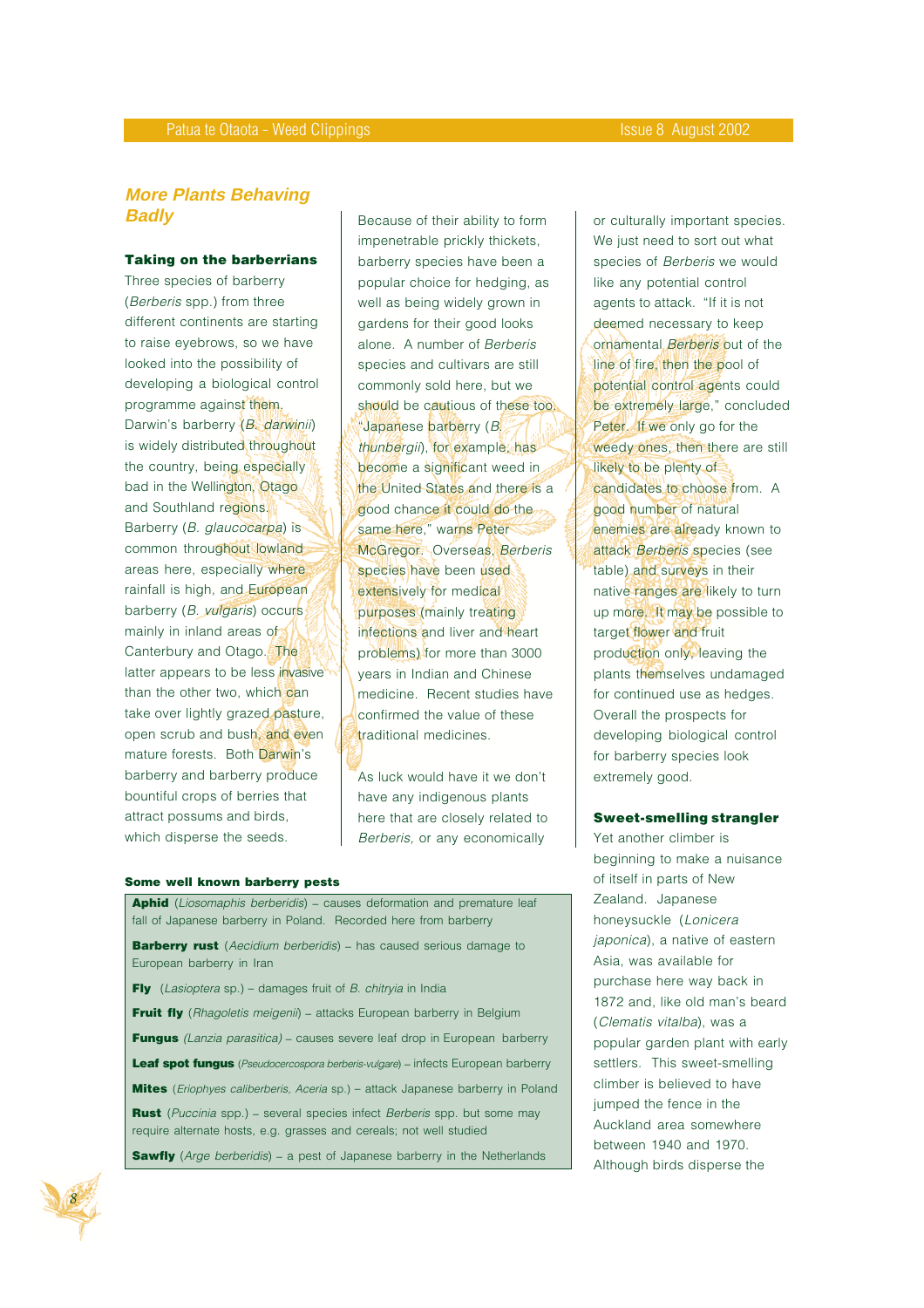seeds, seedlings are rare and spread has occurred relatively slowly through human activities such as the dumping of stem fragments, deliberate plantings, and machinery use (e.g. hedge trimmers), as well as by grazing mammals. Its current distribution is believed to be only a fraction of where it could grow. "The plant has also naturalised in Australia, North America, Hawai'i, South America, and parts of Europe so there could be some overseas interest in a collaborative project," explained Rachel Standish, who carried out this investigation for us.

A system designed to rank the relative threats posed by our weeds has come up with a score of 31 out of 34 for Japanese honeysuckle, placing it between old man's beard (33) and banana passionfruit (Passiflora spp.) (27). At present the plant is causing the most grief in the lower half of the North Island and the top of the South Island (see map). It finds many habitats to its liking including hedges and roadsides, wasteland, open scrubland, woodlands and shrublands, forest margins (including pine plantations), wetlands and riparian areas. "Many people regard Japanese honeysuckle as difficult to eradicate," said Rachel. A wide range of herbicides can be used to control the plant but follow-up treatments are often necessary and non-target damage can result. Manual

control can work for small infestations, provided you get every bit, and dispose of the material carefully so that it doesn't regrow.

As far as prospects for biological control go, there are some hurdles that would need to be overcome but they may not be insurmountable. "There has been much debate about



Distribution of Japanese honeysuckle on conservation land (data supplied by the Department of Conservation, 2002).

plant classification," revealed Rachel. The most recent placement would suggest that we don't have any closely related native plants to contend with. However, this family is important to horticulture, with 32 other Lonicera cultivars alone sold in nurseries here. Any potential control agents are therefore likely to require a high degree of specificity, and the pathogen approach would appear to be the way to go. Fourteen fungal pathogens are known to attack the plant overseas, but possibly only two of these are restricted to Japanese honeysuckle (Microsphaera erlangshanensis, M. penicillata). Further research is needed, and surveys in the plant's native range may uncover other candidates, including insects. An alternative approach would be

where the Caprifoliaceae fit into

to make a case that the damage caused by this weed greatly outweighs the value of cultivated honeysuckle to gardeners and utilise lessspecific agents. "Better information on the impact of Japanese honeysuckle and its removal is needed before a new biological control programme against this target could begin," concluded Rachel.

These feasibility studies were funded by Auckland, Northland, Taranaki, and Wellington Regional Councils; horizons.mw; and Environments Bay of Plenty, Canterbury, Southland and Waikato. Copies of the full reports are available from Lynley Hayes (see back cover for contact details).

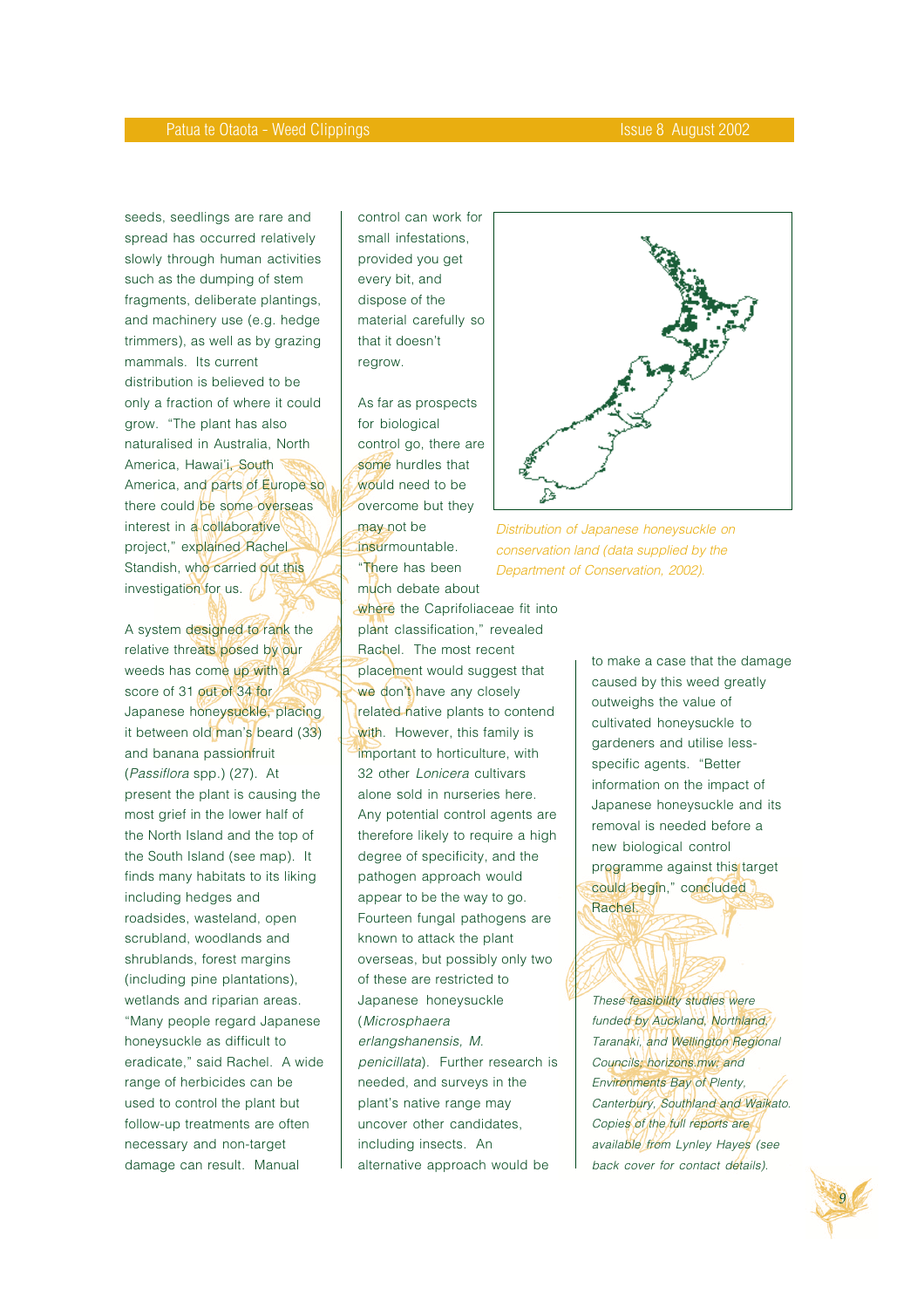#### **News Flashes**

#### **No Longer in the Dark**

A programme against woolly nightshade (Solanum mauritianum) has been underway in South Africa for a number of years and we have been following it with great interest. The project has been challenging because there has been a tendency for potential agents to attack desirable Solanum species, e.g. egg plant (S. melongena), in cage tests. However, they have never done so in real-life field situations. South African colleagues have been keen to collaborate with us and we recently took up their kind offer of screening our native poroporo (S. laciniatum, S. aviculare), the cosmopolitan small-flowered nightshade (S. americanum), as well as egg plant, and two minor crops, pepino (S. muricatum), and naranjilla (S. quitoense), against their newly released lace bug (Gargaphia decoris). These lace bugs can feed on the leaves causing extensive damage and premature leaf fall. Toni Withers, a host specificity testing expert with Forest Research, has been helping us with this project and she flew over to South Africa in February to oversee the tests. "The lace bugs absolutely hated our natives," reports Toni. "They weren't very impressed with small-flowered nightshade or egg plant either." The pepino and naranjilla plants hadn't grown well enough to be tested at the same time and Terry Olckers (Plant Protection Research Institute) will test them for us later. We know from previous testing that the lace



Woolly nightshade lace bugs

bugs might attack another of our weeds, apple of Sodom (S. linnaeanum), to some extent, which would be a bonus. "I strongly believe it would be worth importing the lace bug into quarantine for further evaluation," concluded Toni.

#### **Enemy-Free Zone for Heather Beetle?**

The heather beetle (Lochmaea suturalis) is continuing to do well at Te Piripiri in Tongariro National Park, and is starting to move out from the release point. We have been keeping a close eye out for any native parasites or predators that might throw a spanner in the works. Heather beetle populations are known in Europe to outbreak sporadically and then fairly quickly collapse again, and we have been looking into this phenomenon more closely to find out why. "By delving into literature records, we have found that anywhere from 6 to 100% of larvae can be killed by a parasitic wasp (Asecodes mento), and our own data show that up to 88% of adults can be parasitised by a fly

(Degeeria collaris)," revealed Simon Fowler. We also know from earlier work that a microsporidian (protozoan) disease is prevalent in heather beetle populations overseas and we now believe that a combination of parasitism and disease limits these beetles in Europe, and not a shortage of food.

Obviously, if heather beetles could be freed from these restraining forces in New Zealand, then our outbreaks could be larger and more prolonged than they are in Europe. At this early stage there is no sign of any egg, larval or adult parasitism at the Te Piripiri site. One native bug (Cermatulus nasalis) has been caught in the act of feeding on larvae, but appears to be an opportunistic generalist predator. It is likely that some eggs are being lost to predators. In one instance about 5% of eggs concealed under moss had disappeared after 5 days and a voracious carabid beetle was found suspiciously close to the remaining eggs. It seems

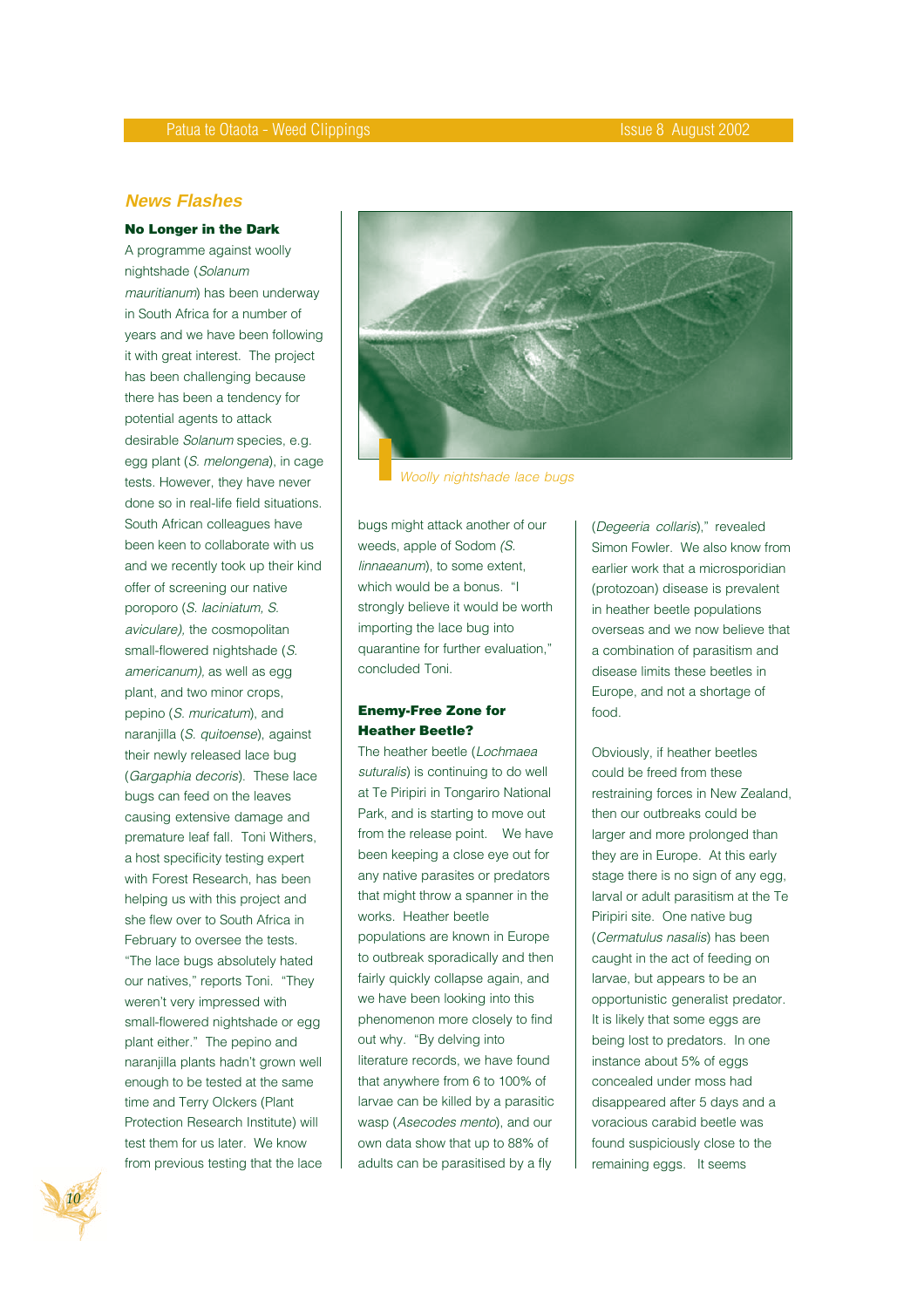unlikely that either of the above predators pose much of a threat to the heather beetles though. "We breathed huge sighs of relief that no sign of the dreaded microsporidian turned up when we deliberately reared beetles in crowded conditions, designed to make the disease rear its ugly head, " explained Paul Peterson. We have battled long and hard to free the beetles of this disease and it seems to be paying off. We will continue to monitor the situation closely for a number a years.

#### **Two More Join the Fray**

Two new agents joined the struggle against hawkweeds (Hieracium spp.) this year. The gall midge (Macrolabis pilosellae) was released for the first time at two sites and the root hover fly (Cheilosia urbana) at one site in Canterbury. Additional releases of the gall wasp (Aulacidea subterminalis) have helped to fill in the gaps, particularly in the North Island. The gall wasp seems to be establishing well with galls found



TV One News interviewing Allan Innes, of the Hieracium Control Trust, about the first release of the hieracium gall midge.

at just under half of the sites. To help to you to remember which agent is likely to attack which species of hawkweed, we have prepared a summary table (see below).

Trials began in 1994 to simulate what might happen if the cover of hawkweeds is reduced. Results so far suggest that biological control is likely to have the greatest benefit in the early stages of hawkweed

invasion and at fertile sites where competing vegetation can readily fill the gaps. At degraded sites, and places where hawkweeds have been dominant for a long time, the recovery process can be painfully slow, and we have seen little change over 8 years. There is likely to be an increase in the amount of bare ground before mosses and lichens kickstart the succession process by gradually colonising gaps left by

#### **Predicted impact of the five insect control agents for hawkweeds**

| <b>Hawkweed</b><br><b>Species</b> | <b>Plume Moth</b><br>(Oxyptilus | <b>Gall Wasp</b><br>(Aulacidea | <b>Gall Midge</b><br>(Macrolabis | <b>Root-Feeding Hover Fly</b><br>(Cheilosia | <b>Crown Hover Fly</b><br>(Cheilosia |
|-----------------------------------|---------------------------------|--------------------------------|----------------------------------|---------------------------------------------|--------------------------------------|
|                                   | pilosellae)                     | subterminalis)                 | pilosellae)                      | urbana)                                     | psilophthalma)                       |
| Mouse-ear<br>(H. pilosella)       | $\bullet\bullet$                | $\bullet$ $\bullet$            | $\bullet$                        | $\bullet$                                   | $\bullet$                            |
| King devil                        |                                 |                                | $\bullet$                        | $\bullet$                                   | $\bullet\bullet$                     |
| (H. praealtum)                    |                                 |                                |                                  |                                             |                                      |
| Field                             | $\bullet\bullet$                |                                | $\bullet$                        | $\bullet$                                   | $\bullet\bullet$                     |
| (H.caespitosum)                   |                                 |                                |                                  |                                             |                                      |
| Tussock                           | $\bullet$                       |                                |                                  | $\bullet\bullet$                            | $\bullet$                            |
| (H. lepidulum)                    |                                 |                                |                                  |                                             |                                      |
| Orange<br>(H. aurantiacum)        |                                 |                                |                                  |                                             |                                      |

••= equivalent level of attack to mouse-ear hawkweed, •= lower level of attack than mouse-ear hawkweed, blank = no attack

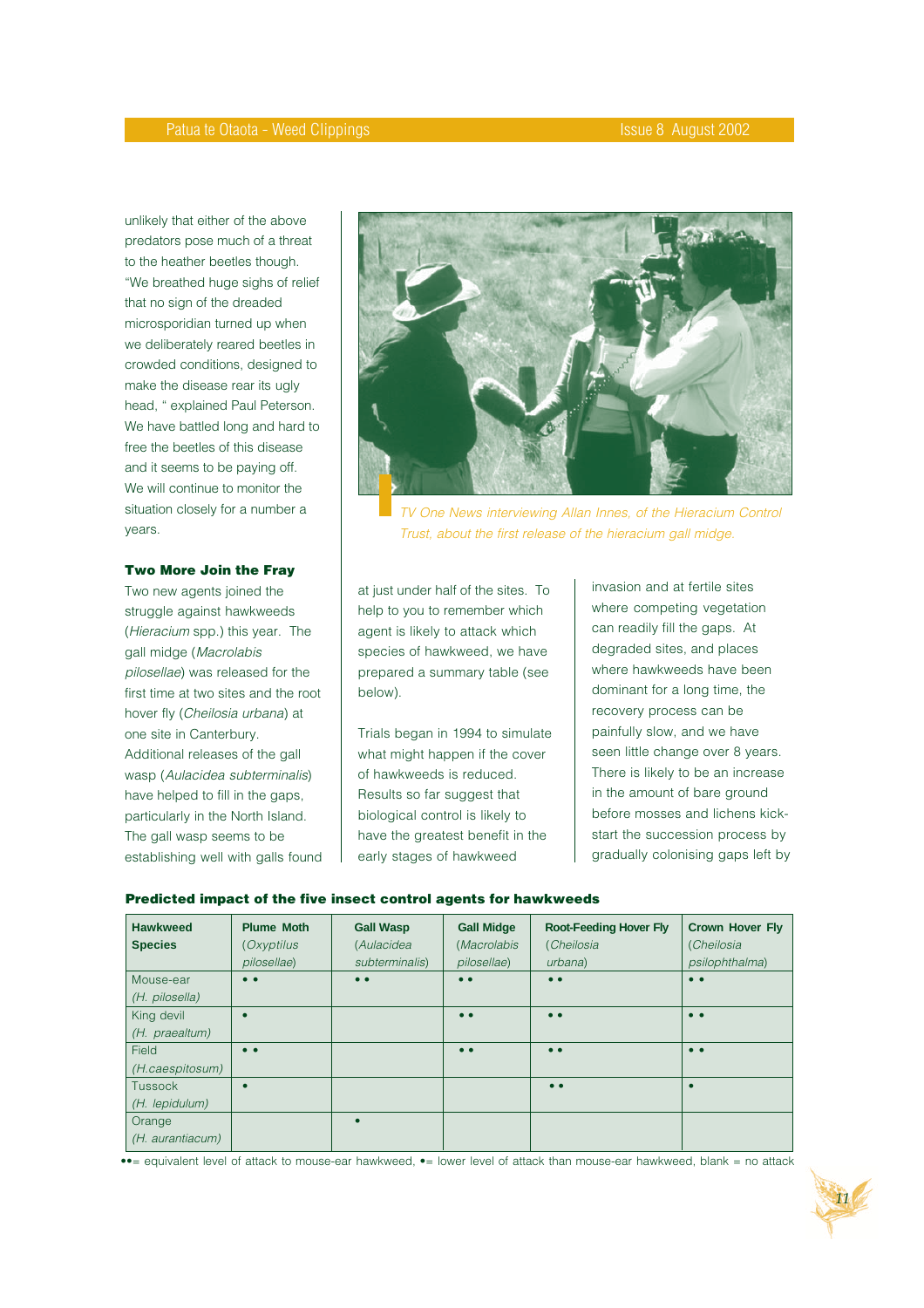hawkweeds. Land managers in degraded, severely infested areas will need to take this likely outcome into consideration and plan for it.

#### **DNA Finger Printing Points the Way**

Blackberry (Rubus fruticosus agg.) was introduced to New Zealand as a food source around 1867 and has gone on to become a major weed. The 'agg.' (aggregate) is included after the scientific name to indicate that it is actually a bit of a grab bag – there are at least 22 naturalised species and hybrids of blackberry in New Zealand alone. In 1998 blackberry was ranked as our 4<sup>th</sup> worst weed and it is believed to cost the country about \$21 million per year. The blackberry rust (Phragmidium violaceum) turned up in New Zealand in 1990 about 6 years after it was illegally released in Australia (another strain was legally released there in 1991). The rust is now quite common throughout New Zealand and can defoliate and weaken plants with spectacular results; but unfortunately not all forms of blackberry are attacked. The same problem exists in Australia where there is a very real risk of simply replacing susceptible forms of blackberry with resistant ones. Researchers at the University of Adelaide have been undertaking the daunting task of sorting out exactly what forms of blackberry they have, how many strains of the rust are present, and which strains

damage which plants. They have been sorting out the chaos with the aid of modern DNA finger printing techniques. The ultimate aim is to identify what additional strains of the rust might need to be imported to ensure that all forms of the plant are attacked. It seemed sensible for us to enlist the help of our Australian colleagues to do the same here. With some funding provided by Environment Bay of Plenty and the Forest Health Collaborative we have managed to collect samples of blackberry rust from around the country, and bulk up each strain (which proved to be trickier than expected) and extract DNA to send to Australia for testing. We hope to have some answers back this spring.

#### **Grass Not Always Greener**

This year we have supported the Weeds CRC project in Australia to find biological control agents for nassella tussock (Nassella trichotoma) and Chilean needle grass (Nassella neesiana) in Argentina. Three promising agents have been found to date: a rust (Puccinia nassellae), a smut (Ustilago sp.), and an unidentified mushroom species belong to the Corticiaceae family. Both grasses appear to be susceptible to the rust, which can kill plants in the field in Argentina. The rust is especially effective in shady areas where dew probably lasts longer on the plant surface, giving better conditions for infection. Hostrange testing of this potential control agent is now underway.



The smut shown here on Chilean needle grass (drooping black flowerhead).

The Corticeaceous species can also be responsible for severe dieback, and infected plants are much easier to uproot. This fungus has only been found on nassella tussock so far, and does not seem to attack Chilean needle grass. The smut attacks the inflorescences of both Nassella species, replacing seeds with fungal spores; and could help to reduce spread. A number of test plants have been exposed to the smut in the glasshouse, but we will not know whether any have been infected until flowering in the spring. Test plants have also been exposed to the Corticiaceous species, and are being monitored for signs of disease.

#### **Trials Bring Smiles**

Last year we told you that we were setting up some field trials to see if two gorse (Ulex europaeus) and broom (Cytisus scoparius) pathogens could be used as mycoherbicides together with better results than

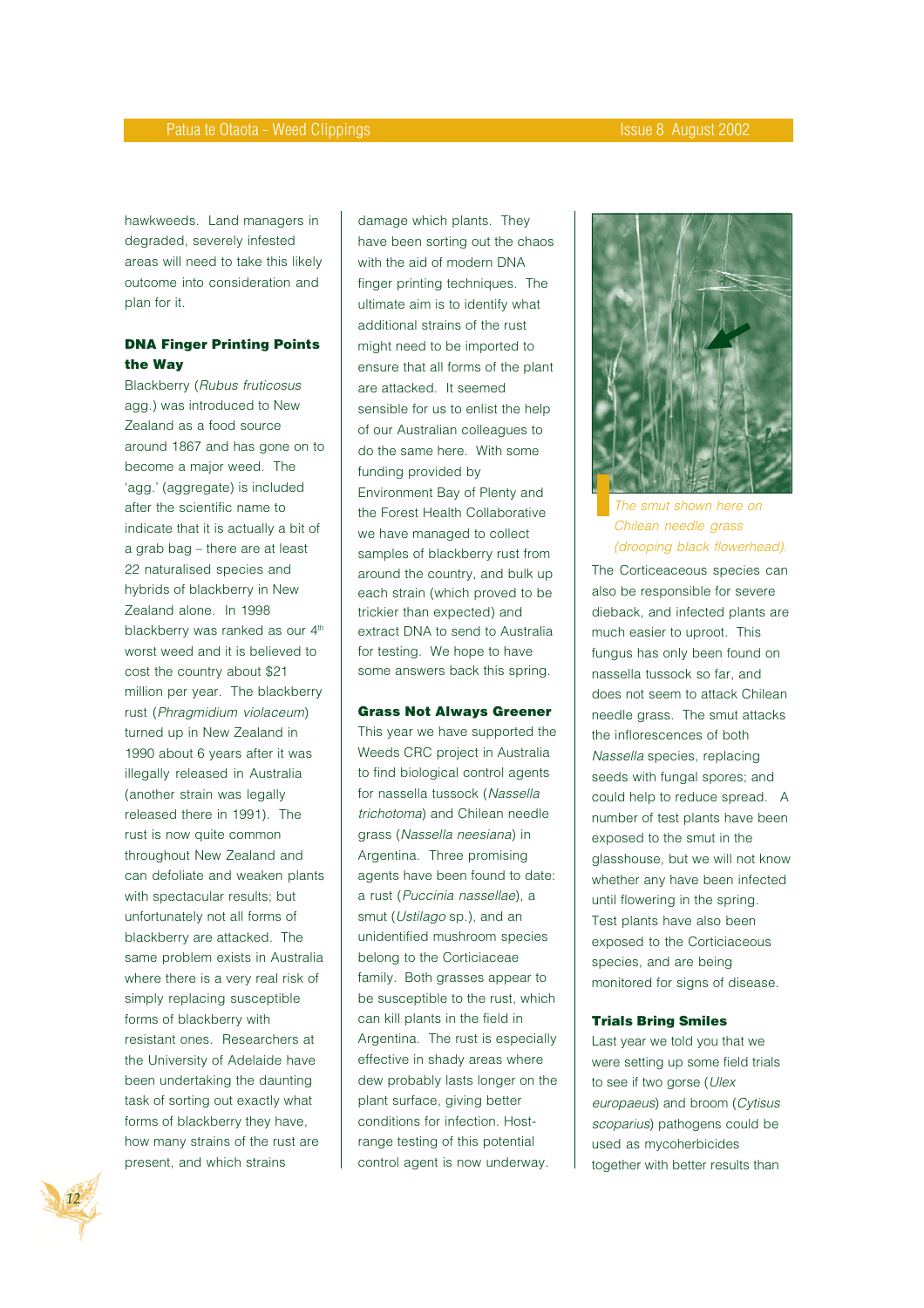either one alone. Fusarium blight (Fusarium tumidum) works best on young plants, whereas silver leaf fungus (Chondrostereum purpureum) likes older, woodier plants, so in theory together we could have all bases covered. Field trials were set up near Christchurch and Auckland in May 2001 to test this theory and to also find out the best time for inoculation. They will be running until May 2003. Promising signs are already showing up at the Christchurch site with both pathogens contributing to dieback of regrowing shoots.

#### **A Tale of Two Thrips**

Gorse thrips (Sericothrips staphylinus) have proven darned slow at dispersing. While it is nice to know that when you revisit a release site there is a good chance of finding the little blighters right where you left them, it can be disappointing to discover that they haven't moved on at all. Because this agent is so tiny there has also been an almost universal reluctance for people to get involved in harvesting and shifting them around. We found out from colleagues in Hawai'i that they too had had similar results with thrips from the UK but much better success with a Portuguese strain (e.g. they managed to thoroughly infest one 3000-ha gorse infestation in Hawai'i in just 6 years). Once we got wind of this, we swiftly dispatched Hugh Gourlay over to Hawai'i to get his hands on some. The new thrips were safely installed in

quarantine at Lincoln by the end of July 2001. We got permission to release them in double quick time, and have put out colonies at nine sites already. Early observations suggest that this new strain seems to produce more winged forms and are keener to disperse. Let's all hope so!

#### **A Prickly Subject**

Californian thistle (Cirsium arvense) is the most common thistle in New Zealand and has proven to be one of the most painful biological control targets. So far only one of the agents, the gall fly (Urophora cardui), is showing any promise at all. However, there are some question marks about whether the flies will ever be able to establish widely here as experience has shown that sheep make a beeline for galled plants. The search for better agents, especially potentially more harmful root- and stemfeeders, has been going on in earnest. A gall-forming mite (Aceria anthocoptes), a better strain of a foliage-feeding beetle (Altica carduorum), a rootfeeding weevil (Apion onopordi), a root and crown-feeding weevil (Cleonus piger), and a foliagefeeding beetle (Luperus nr. altaicus) are among the leading contenders at this stage. In 2002/03 we hope to import the root-feeding weevil into quarantine at Lincoln for final testing. This weevil is of particular interest because it may be able to vector a rust fungus (Puccinia punctiformis) that is

already present in New Zealand. Work towards developing a mycoherbicde for the weed is also continuing. AgResearch scientists are working to gain a better understanding of the infection process of Sclerotinia sclerotiorum and to develop improved formulations, possibly involving new "bio-polymer" technologies. Plans are also afoot to compare the potential of this pathogen with another that has turned up more recently (Phoma exigua var. exigua).

#### **Lucky Last**

This winter we have prepared the seventh batch of pages for "The Biological Control of Weeds Book". The "Basics" section now has new pages on predictions made by the gorse and broom models, more insects and pathogens that are commonly mistaken for biological control agents, plus a glossary of terms. The broom section boasts a new page about how to minimise damage to broom agents when using herbicides. A page has been prepared on pathogens that commonly attack Californian thistle, and the mist flower gall fly one has been updated to colour. Black-and-white pages on the new hawkweed agents have been prepared and the index has been updated to help you to keep track of everything. The new pages will be distributed in August and are likely to be the last large batch for a while – we intend to shift our focus for the next couple of years to updating all the older information sheets and making them available on the web.

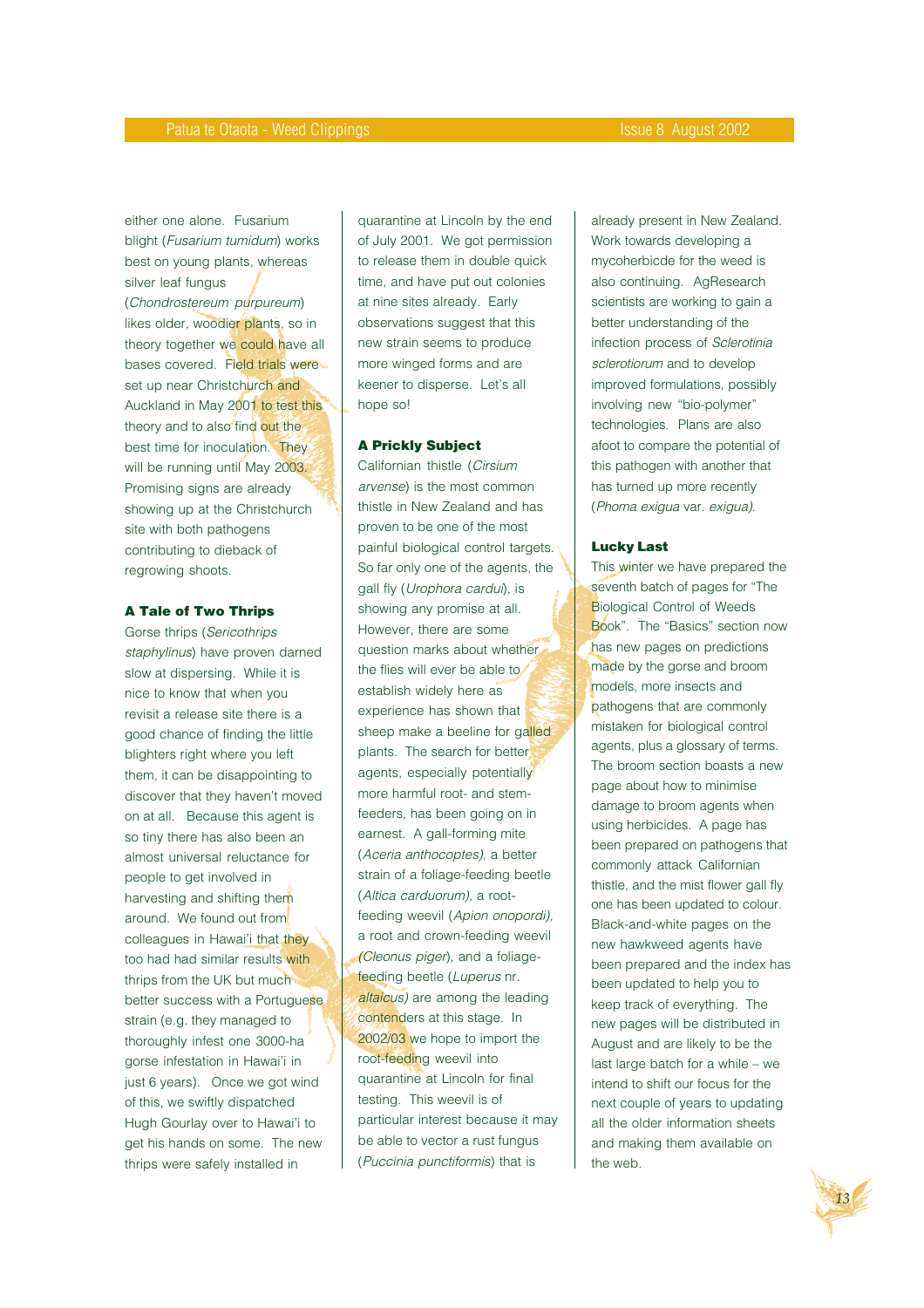# **Who's Who in Biological Control of Weeds?**

| <b>Alligator weed beetle</b>                              | Foliage feeder, common, often provides excellent control on static water                                                                                            |
|-----------------------------------------------------------|---------------------------------------------------------------------------------------------------------------------------------------------------------------------|
| (Agasicles hygrophila)                                    | bodies.                                                                                                                                                             |
| <b>Alligator weed beetle</b><br>(Disonycha argentinensis) | Foliage feeder, released widely in the early 1980s, failed to establish.                                                                                            |
| <b>Alligator weed moth</b>                                | Foliage feeder, common in some areas, can provide excellent control on                                                                                              |
| (Arcola malloi)                                           | static water bodies.                                                                                                                                                |
| <b>Blackberry Rust</b>                                    | Leaf rust fungus, self-introduced, common in areas where susceptible                                                                                                |
| (Phragmidium violaceum)                                   | plants occur, can be damaging but many plants are resistant.                                                                                                        |
| <b>Broom leaf beetle</b>                                  | Follage feeder, application to release stalled while economic data on the                                                                                           |
| (Gonioctena olivacea)                                     | cost/benefits of broom and tree lucerne are collated and evaluated.                                                                                                 |
| <b>Broom psyllid</b>                                      | Sap sucker, becoming more common, slow to disperse, one damaging                                                                                                    |
| (Arytainilla spartiophila)                                | outbreak seen so far, impact unknown.                                                                                                                               |
| <b>Broom seed beetle</b>                                  | Seed feeder, becoming more common, spreading well, showing potential                                                                                                |
| (Bruchidius villosus)                                     | to destroy many seeds.                                                                                                                                              |
| <b>Broom twig miner</b><br>(Leucoptera spartifoliella)    | Stem miner, self-introduced, common, often causes obvious damage.                                                                                                   |
| <b>Californian thistle flea beetle</b>                    | Foliage feeder, released widely during the early 1990s, not thought to                                                                                              |
| (Altica carduorum)                                        | have established.                                                                                                                                                   |
| <b>Californian thistle gall fly</b><br>(Urophora cardui)  | Gall former, rare, impact unknown.                                                                                                                                  |
| <b>Californian thistle leaf beetle</b><br>(Lema cyanella) | Foliage feeder, rare, no obvious impact, no further releases planned.                                                                                               |
| <b>Gorse colonial hard shoot moth</b>                     | Foliage feeder, limited releases to date, established at one site, impact                                                                                           |
| (Pempelia genistella)                                     | unknown, further releases planned.                                                                                                                                  |
| <b>Gorse hard shoot moth</b>                              | Foliage feeder, failed to establish from small number released at one site,                                                                                         |
| (Scythris grandipennis)                                   | no further releases planned due to rearing difficulties.                                                                                                            |
| <b>Gorse pod moth</b>                                     | Seed feeder, becoming more common, spreading well, showing potential                                                                                                |
| (Cydia succedana)                                         | to destroy seeds in spring and autumn.                                                                                                                              |
| <b>Gorse seed weevil</b><br>(Exapion ulicis)              | Seed feeder, common, destroys many seeds in spring.                                                                                                                 |
| <b>Gorse soft shoot moth</b><br>(Agonopterix ulicetella)  | Foliage feeder, rare, no obvious impact, no further releases planned.                                                                                               |
| <b>Gorse spider mite</b><br>(Tetranychus lintearius)      | Sap sucker, common, often causes obvious damage.                                                                                                                    |
| <b>Gorse stem miner</b>                                   | Stem miner, native insect, common in the South Island, often causes                                                                                                 |
| (Anisoplaca pytoptera)                                    | obvious damage, lemon tree borer has similar impact in the North Island.                                                                                            |
| <b>Gorse thrips</b><br>(Sericothrips staphylinus)         | Sap sucker, limited in distribution as the UK strain is slow to disperse but<br>the more recently released Portuguese strain should move faster, impact<br>unknown. |
| <b>Hemlock moth</b><br>(Agonopterix alstromeriana)        | Foliage feeder, self-introduced, common, often causes severe damage.                                                                                                |
| <b>Hieracium crown hover fly</b>                          | Crown feeder, permission to release recently granted, rearing underway                                                                                              |
| (Cheilosia psilophthalma)                                 | to enable releases to begin.                                                                                                                                        |
| <b>Hieracium gall midge</b>                               | Gall former, only two releases made so far and success unknown, rearing                                                                                             |
| (Macrolabis pilosellae)                                   | underway to enable releases to begin.                                                                                                                               |

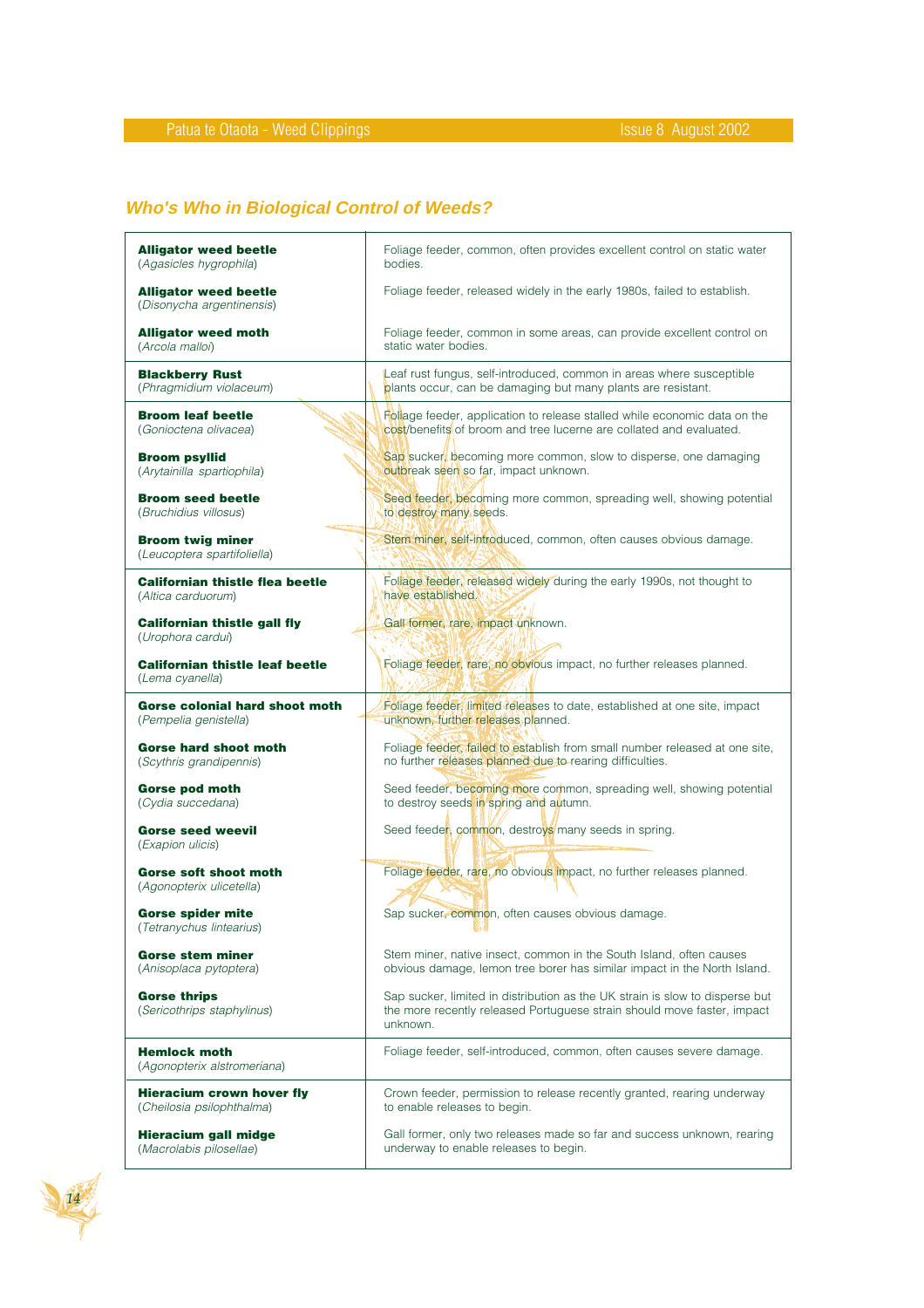| <b>Hieracium gall wasp</b><br>(Aulacidea subterminalis)           | Gall former, released widely now throughout the South Island and more<br>recently released in the North Island, established but not yet common in<br>the South Island, impact unknown. |
|-------------------------------------------------------------------|----------------------------------------------------------------------------------------------------------------------------------------------------------------------------------------|
| <b>Hieracium plume moth</b>                                       | Foliage feeder, only released at one site so far, impact unknown, further                                                                                                              |
| (Oxyptilus pilosellae)                                            | releases will be made if rearing difficulties can be overcome.                                                                                                                         |
| <b>Hieracium root hover fly</b>                                   | Root feeder, only one release made so far and success unknown,                                                                                                                         |
| (Cheilosia urbana)                                                | rearing underway to enable releases to begin.                                                                                                                                          |
| <b>Hieracium rust</b>                                             | Leaf rust fungus, self-introduced?, common, may damage mouse-ear                                                                                                                       |
| (Puccinia hieracii var. piloselloidarum)                          | hawkweed but plants vary in susceptibility.                                                                                                                                            |
| <b>Heather beetle</b>                                             | Foliage feeder, released widely in Tongariro National Park, established at                                                                                                             |
| (Lochmaea suturalis)                                              | at least one site, severe localised damage seen already.                                                                                                                               |
| <b>Mexican devil gall fly</b>                                     | Gall former, common, initially high impact but now reduced considerably                                                                                                                |
| (Procecidochares utilis)                                          | by Australian parasitic wasp                                                                                                                                                           |
| <b>Mist flower fungus</b>                                         | Leaf smut, becoming common, spreading fast, often causes severe                                                                                                                        |
| (Entyloma ageratinae)                                             | damage.                                                                                                                                                                                |
| <b>Mist flower gall fly</b>                                       | Gall former, only recently released but establishing readily, already                                                                                                                  |
| (Procecidochares alani)                                           | common at some sites, impact not yet known.                                                                                                                                            |
| <b>Nodding thistle crown weevil</b><br>(Trichosirocalus horridus) | Root and crown feeder, becoming common on several thistles, often<br>provides excellent control in conjunction with other nodding thistle<br>agents.                                   |
| <b>Nodding thistle gall fly</b>                                   | Seed feeder, becoming common, often provides excellent control in                                                                                                                      |
| (Urophora solstitialis)                                           | conjunction with other nodding thistle agents.                                                                                                                                         |
| <b>Nodding thistle receptacle weevil</b><br>(Rhinocyllus conicus) | Seed feeder, common on several thistles, often provides excellent<br>control of nodding thistle in conjunction with the other nodding thistle<br>agents.                               |
| Old man's beard leaf fungus<br>(Phoma clematidina)                | Leaf fungus, common, often causes obvious damage.                                                                                                                                      |
| Old man's beard leaf miner<br>(Phytomyza vitalbae)                | Leaf miner, becoming common, laboratory studies suggest it is capable<br>of stunting small plants at least, one severely damaging outbreak seen<br>so far.                             |
| Old man's beard sawfly<br>(Monophadnus spinolae)                  | Foliage feeder, only released at four sites, establishment success<br>unknown, further releases will be made if rearing difficulties can be<br>overcome.                               |
| <b>Scotch thistle gall fly</b>                                    | Seed feeder, limited releases to date, appears to be establishing readily.                                                                                                             |
| (Urophora stylata)                                                | impact unknown.                                                                                                                                                                        |
| <b>Cinnabar moth</b><br>(Tyria jacobaeae)                         | Foliage feeder, common in some areas, often causes obvious damage.                                                                                                                     |
| <b>Ragwort flea beetle</b>                                        | Root and crown feeder, common in most areas, often provides excellent                                                                                                                  |
| (Longitarsus jacobaeae)                                           | control.                                                                                                                                                                               |
| <b>Ragwort seed fly</b>                                           | Seed feeder, established in the central North Island, no significant                                                                                                                   |
| (Botanophila jacobaeae)                                           | impact.                                                                                                                                                                                |
| <b>Greater St John's wort beetle</b>                              | Foliage feeder, common in some areas, not believed to be as significant                                                                                                                |
| (Chrysolina quadrigemina)                                         | as the lesser St John's wort beetle.                                                                                                                                                   |
| <b>Lesser St John's wort beetle</b><br>(Chrysolina hyperici)      | Foliage feeder, common, often provides excellent control.                                                                                                                              |
| St John's wort gall midge                                         | Gall former, established in the northern South Island, often causes                                                                                                                    |
| (Zeuxidiplosis giardi)                                            | severe stunting.                                                                                                                                                                       |